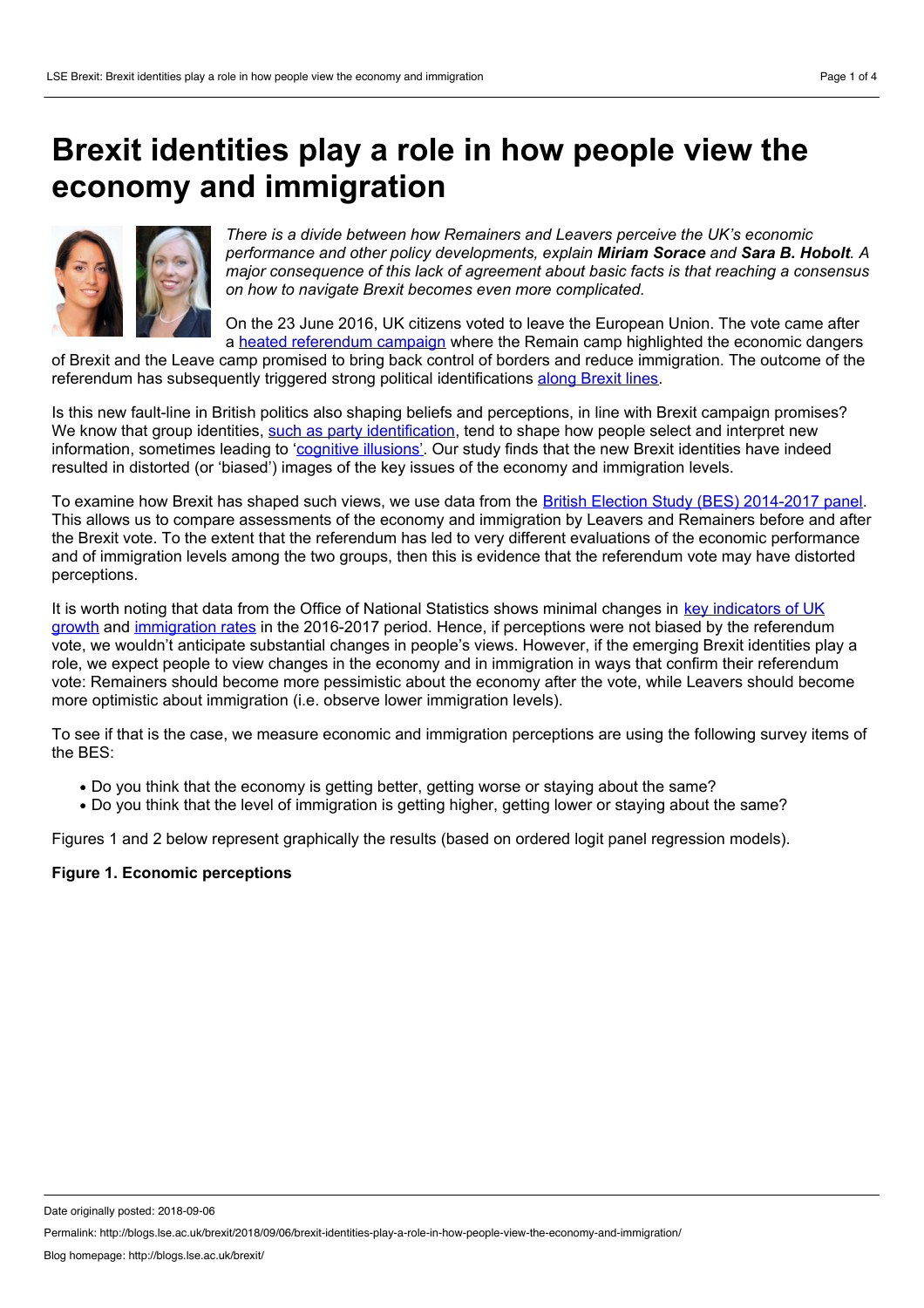

Note: Predicted Probability Graphs for outcomes 0-1 (economy got worse); 2 (economy stayed the same) and 3-4 (economy got better). Covariate profile held constant at modal categories: Labour, 46-55 age bracket, A-level educational attainment, female, income: 20-25k. All other variables held at their mean. So*urce*:<br>BES

**Figure 2. Perceptions of immigration levels**

Date originally posted: 2018-09-06

Permalink: http://blogs.lse.ac.uk/brexit/2018/09/06/brexit-identities-play-a-role-in-how-people-view-the-economy-and-immigration/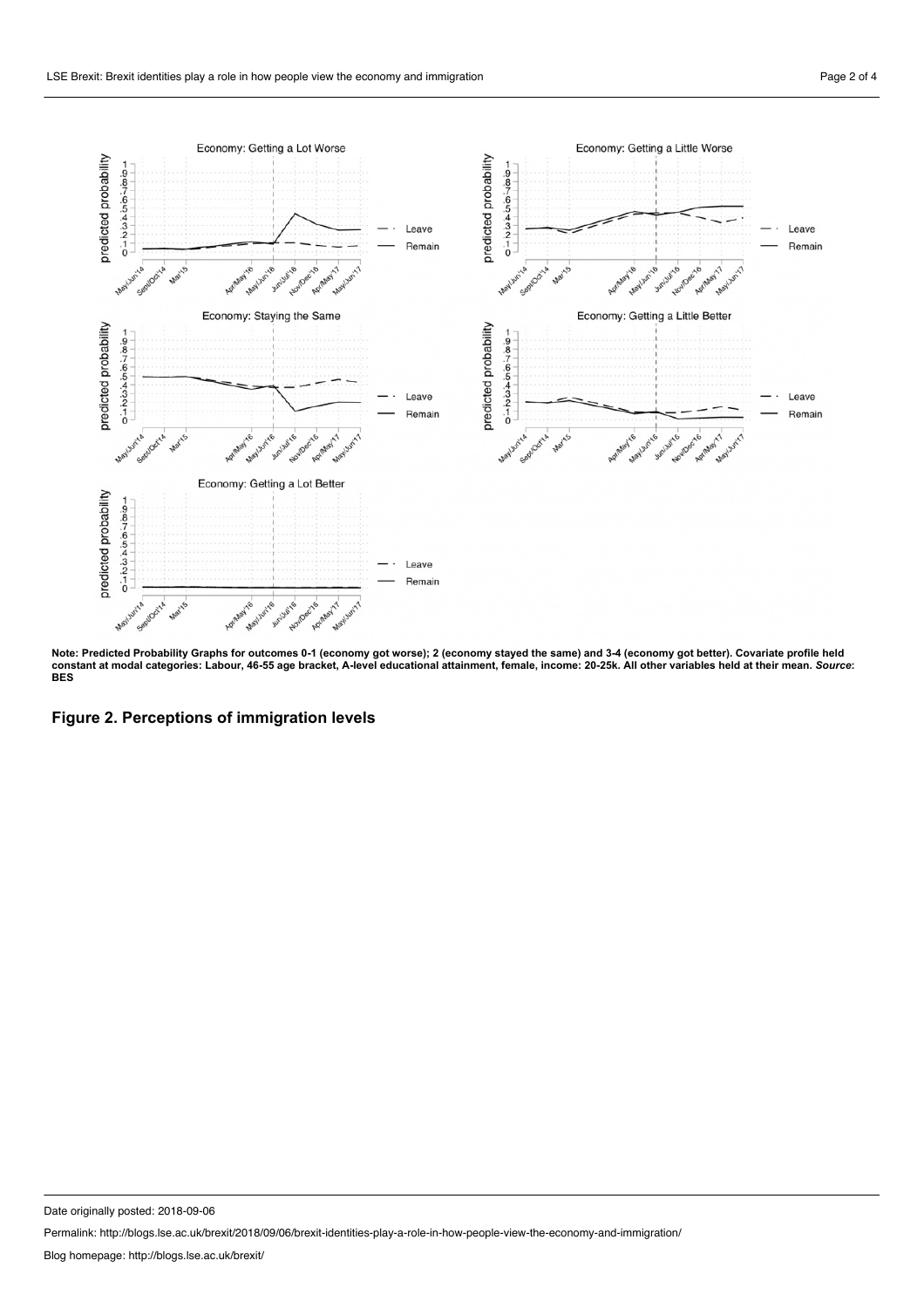

Note: Predicted Probability Graphs for outcomes 0-1 (decreased levels of immigration); 2 (same levels) and 3-4 (increased levels of immigration). Covariate profile held constant at modal categories: Labour, 46-55 age bracket, A-level educational attainment, female, income: 20-25k. All other variables held at their mean. *Source***: BES.**

The figures clearly demonstrate changes in economic and immigration perceptions (by Remain voters and Leave voters, respectively) immediately after the referendum. Remainers became noticeably more pessimistic about the economy after the vote, while Leavers perceive immigration rates as lower, in line with the respective campaign promises. We can see very clear differences before and after the Brexit vote in perceptions of the main campaign issues, the economy and immigration – holding constant partisanship, gender, age, education and income. This is despite the fact that the UK had yet to leave the EU, and actual changes were limited.

What about differences in the perceptions of Leavers and Remainers? Have they converged or diverged in the aftermath of the vote? In the case of economic performance evaluations, Leavers and Remainers shared very similar assessments before the referendum, but started diverging immediately after the vote. There is a clear contrast when it comes to the immigration issue: the two camps held starkly different perceptions of immigration rates before the referendum, but they started converging afterwards, with Leavers approaching Remainers' evaluations.

In addition to this panel regression analysis, we also ran a survey experiment run in July 2018 to examine how Remainers and Leavers respond to economic facts. The experimental results confirm the patterns above and further reveal that these biases are not simply due to Leavers and Remainers receiving different types of information; instead, we find that they interpret the same new information in radically different ways.

Figure 3 shows how UK economic growth was ranked in comparison with other developed economies by Leavers and Remainers after respondents were given information about growth rates. The results clearly demonstrate that even when provided with information on UK growth from the Office of National Statistics, Leavers and Remainers still rank the performance of UK growth vis-à-vis the other 34 OECD economies significantly differently. Leavers rank the UK economy more optimistically (placing the UK 15<sup>th</sup> out of 34) than Remainers (placing the UK 18<sup>th</sup> out of 34). These differences are even greater when we remind ('prime') individuals about the Brexit referendum.

Date originally posted: 2018-09-06

Permalink: http://blogs.lse.ac.uk/brexit/2018/09/06/brexit-identities-play-a-role-in-how-people-view-the-economy-and-immigration/